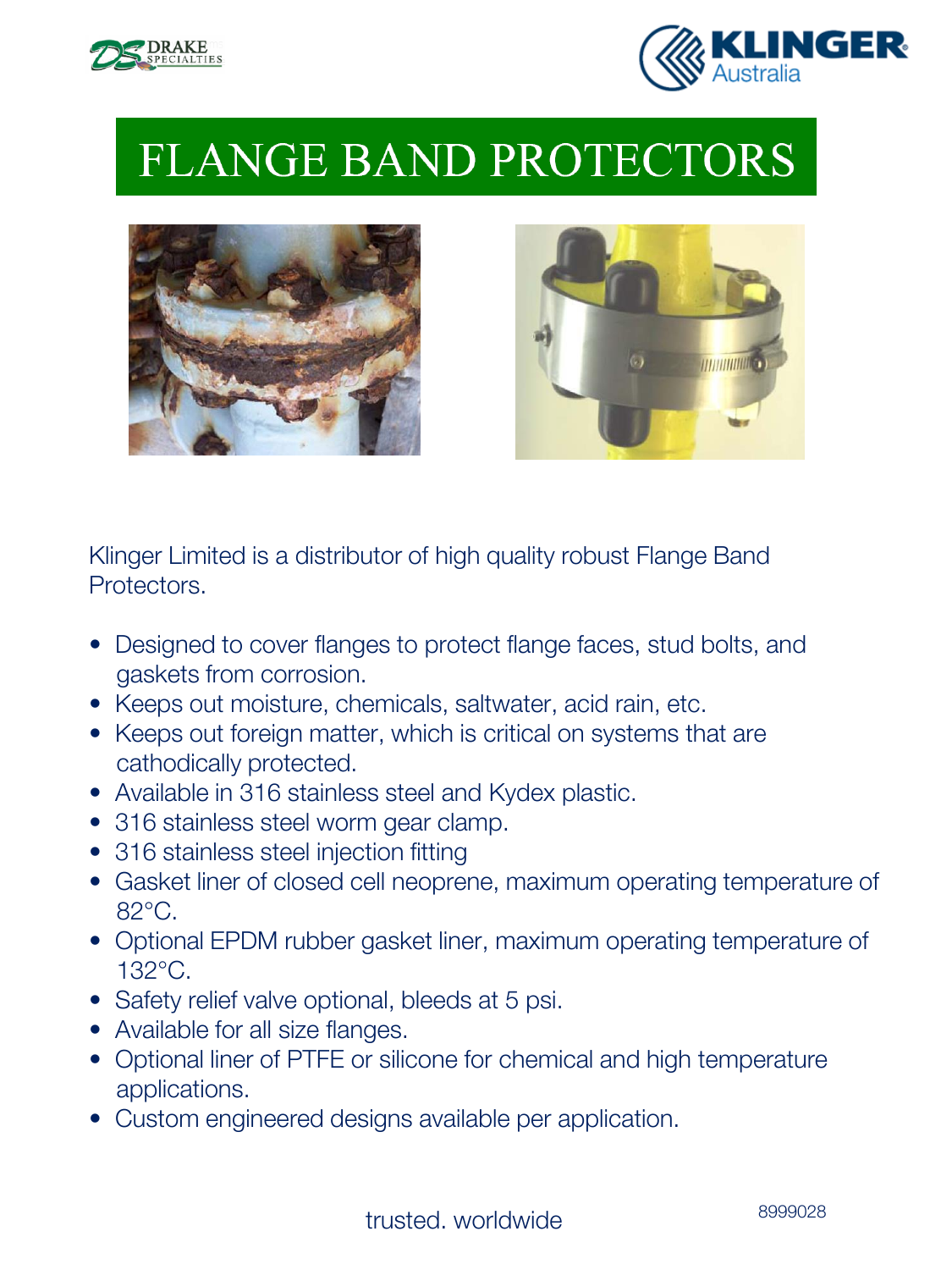## Installation Instructions for Flange Band Protectors

- 1. Fill flange cavity with corrosion inhibitor grease, or other inhibitor material.
- 2. Wrap Flange Band Protector around flange with vent plug placed towards the top.
- 3. Starting from the centre, apply pressure evenly around the flange. (see picture 1).
- 4. Put the female end of the Flange Band underneath the male end. (see picture 2).
- 5. Connect the hose clamp connection together with a screwdriver. see picture 3).
- 6. Tighten the hose clamp connection until you have a complete seal around the flange.
- 7. Remove the vent plug.
- 8. Attach grease gun to grease fitting.
- 9. Pump grease into flange until full and grease starts emerging through vent plug hole.
- 10. Replace vent plug.

\*Note: If grease is not used, omit steps #1, and steps  $#7-10.$ 



Picture 1



Picture 2



Picture 3